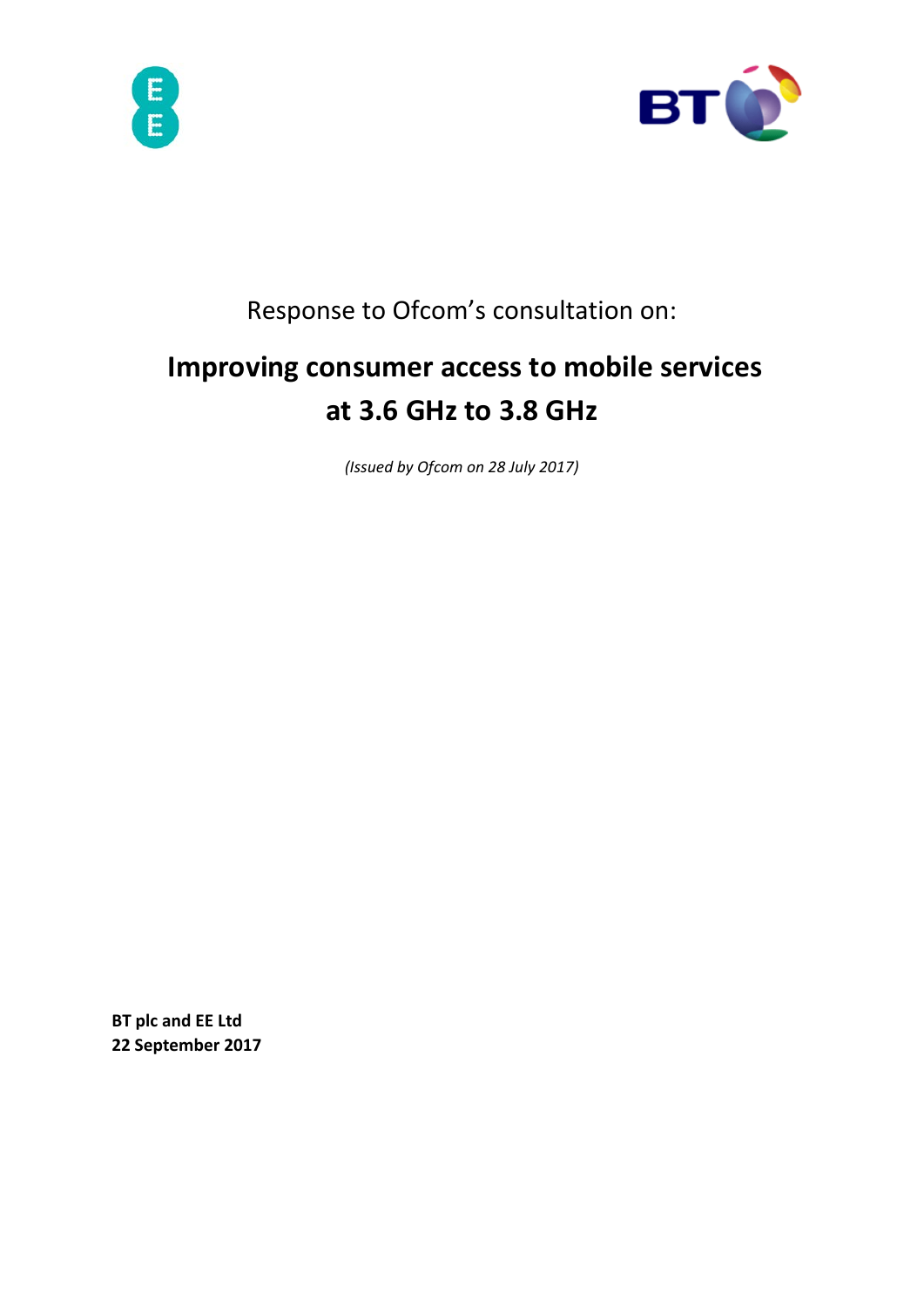#### **Executive Summary**

- 1. BT/EE welcomes Ofcom's decision to make the 3.6 3.8 GHz (3.7 GHz) band available for mobile use as soon as practicable. We applaud Ofcom's proposal to clear the existing fixed links and protected satellite reception from the band by mid-2020 and the benefits this will bring to UK consumers<sup>[1](#page-1-0)</sup>. We believe Ofcom's plan to be robust and clearance of the band by mid-2020 to be realistic.
- 2. The 3.7 GHz band is important for provision of 5G mobile services and should be made available for this use as soon as possible. Ideally it would be made available for 5G in a similar time frame to the adjacent  $3.4 - 3.6$  GHz (3.4 GHz) band, given that we expect all mobile devices that support 3.4 GHz will also support 3.7 GHz.
- 3. Ofcom says it is minded to award the remaining 116 MHz of 3.7 GHz spectrum in a combined award with 700MHz spectrum in 2019. We welcome this intent but are of the view that an earlier award of the 3.7 GHz spectrum, alongside the similar 3.4 GHz spectrum, would deliver an efficient allocation of 5G spectrum, less fragmented assignments and would enable the widest possible channel bandwidths. The case for such a combined 3.4GHz and 3.7GHz (and possibly 700MHz) auction has become highly compelling given the numerous delays to the award of the 3.4 GHz spectrum.
- 4. In light of the confirmed decision to make the 3.7 GHz band available for mobile, we welcome Ofcom's decision not to issue any *new* fixed link licence or any new fixed satellite assignments that require protection in the 3.7 GHz band.
- 5. BT/EE agrees with Ofcom's proposal to formally give notice to revoke *existing* fixed links licences and fully supports Ofcom's aim to engage with the licensees to work to migrate the links to new frequencies by 1 June 2020. We urge Ofcom to proactively work with the licensees to facilitate an early migration to new frequencies or other technical solutions. If compensation could further accelerate clearance of the few remaining links, we consider this could be justified by Ofcom to Government and should be urgently pursued.
- 6. BT/EE agrees with Ofcom's proposal to allow continued interference protection for existing receiver frequencies at existing satellite Earth stations for a period of up to three years, noting that unprotected reception would remain possible thereafter.
- 7. BT has recently reduced its reliance on the 3.7 GHz band for satellite services, but does still have some limited but important remaining use at its Madley Earth station site. We will migrate this use to the adjacent 3.8 - 4.2 GHz band, subject to resolution of relevant technical and commercial aspects which should be achievable within the next three years.
- 8. In order to promote and support migration of existing satellite use out of 3.7 GHz, and to give confidence to make further new investments in satellite systems, it is important that Ofcom provides assurances to satellite network operators about the continued availability of the adjacent 3.8 - 4.2 GHz band. In our case this is of particular interest for our existing Earth station site at Madley in Herefordshire.

<span id="page-1-0"></span> $1$  If this is achieved then the 3.7GHz spectrum would fall within the same "second transition period" where, according to its July 2017 Statement on the 2.3/3.4GHz award, Ofcom considers 3.4GHz and 700MHz spectrum will become useable for mobile.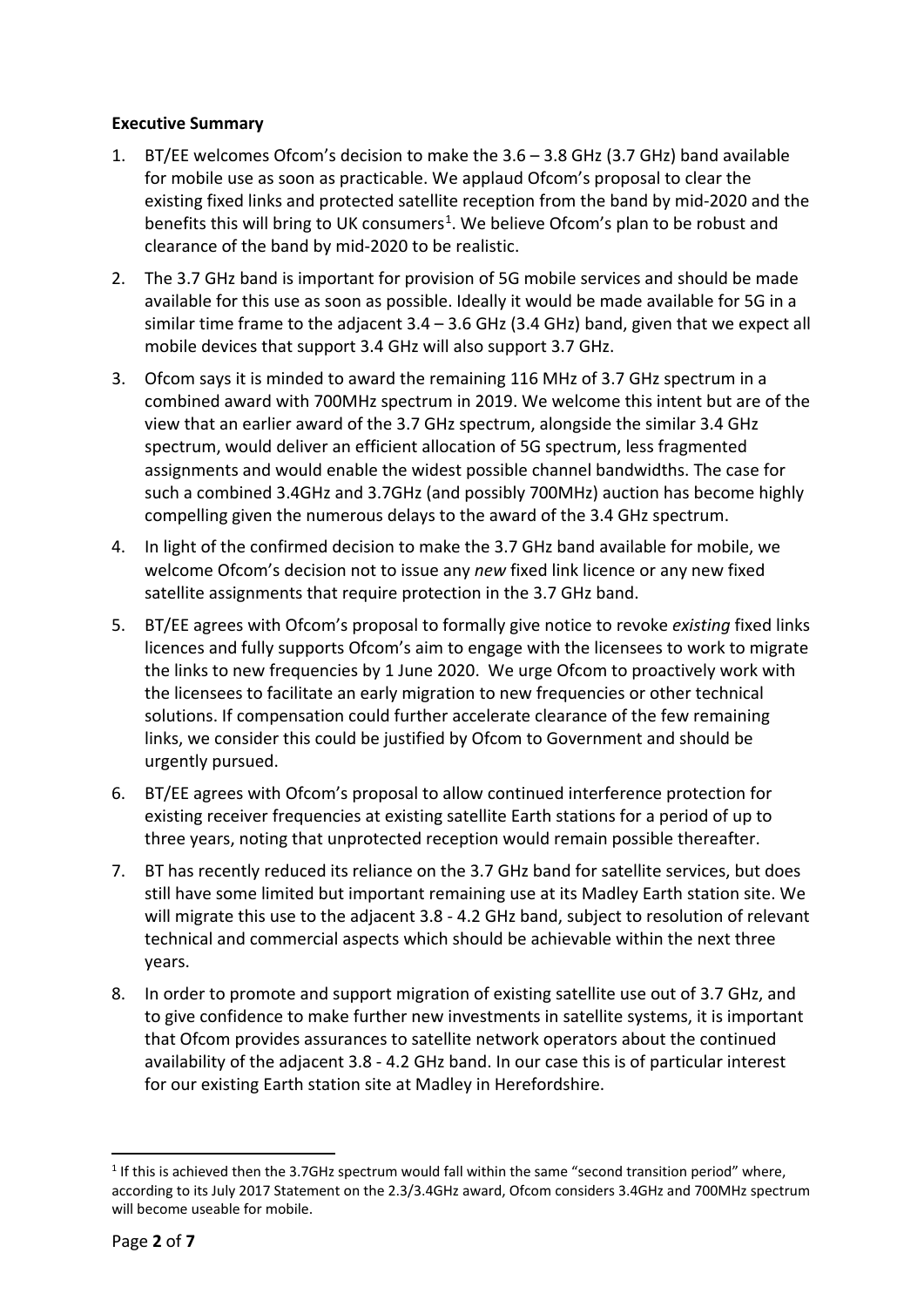9. Finally, BT/EE agrees the pragmatic proposal to include some restrictions in mobile licences if necessary to protect satellite use in the 3.8 – 4.2 GHz band. However, any such restrictions should be carefully determined to limit mobile use in the immediate vicinity of satellite Earth station sites only where that would not preclude mobile use to any significant extent.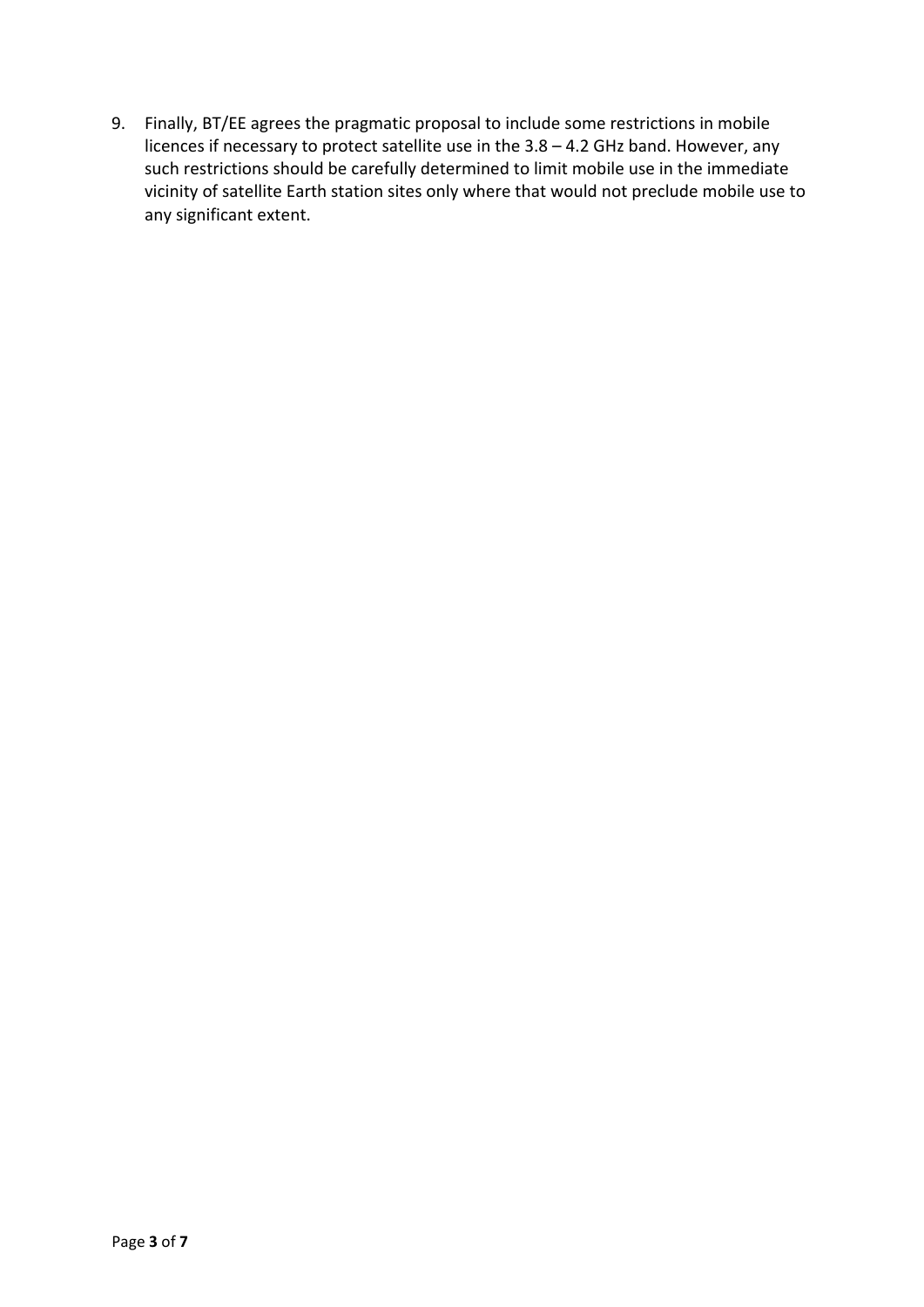## **1. Introduction**

In our response to the previous consultation on the 3.6 – 3.8 GHz band (3.7 GHz) we strongly supported Ofcom's proposal to make the band available for mobile, including 5G. We now welcome Ofcom's decision to confirm this and the plans to underpin this by not issuing further fixed link and satellite licences in this band. We fully support Ofcom's intention to accelerate clearance of all existing services that would preclude mobile use, by mid-2020. We believe Ofcom has produced a robust and credible plan for early clearance of the band and that Ofcom should proceed as swiftly as possible to do so.

Our previous response also explained that our limited, but important, use of the 3.7 GHz band for satellite reception at our Madley site in Herefordshire would be adversely affected if Ofcom were to no longer protect the receive frequencies from interference. In advance of and following the release of the previous Ofcom consultation we have managed to cease or migrate most of our satellite use from the 3.7 GHz band. We are now exploring options for migrating the limited remaining use and aim to complete this as soon as possible, noting Ofcom's proposal to continue Earth station receiver protection for up to 3 years.

We believe that the 3.7 GHz band is an important band for 5G deployments in the UK and that it is feasible to make it available in all or virtually all parts of the UK by 2020 with appropriate efforts from Ofcom and industry.

We encourage Ofcom to consider an alternative and more holistic approach to awarding 5G spectrum, namely combining the 3.7 GHz award with 3.4 GHz, along with a sensible rationalisation of existing UK Broadband/Three spectrum assignments. This could now deliver a more efficient allocation and therefore more efficient use of spectrum. It is also more likely to promote competition in 5G services in the UK. We encourage Ofcom to not rule this option out and believe this proposal has now become particularly compelling given the numerous delays to the award of the 3.4GHz spectrum.

We look forward to working with Ofcom to move this important work to release the 3.7 GHz band forward to the benefit of customers and the successful implementation of 5G mobile within the UK.

# **2. An early clearance of the 3.7 GHz band for 5G should be pursued**

The 3.4 - 3.8 GHz band is widely seen as the first band suitable to support wide scale 5G deployments. Along with the 3.4 GHz, the 3.7 GHz band is therefore a very high priority for release if early 5G deployment is to be achieved with the best possible customer experience.

Given the decision to make the 3.7 GHz band available for mobile and its importance to meet the Government's objectives for the UK to be a leader in 5G, it is important to accelerate work to clear the band so that it is available in a similar time frame as the 3.4 GHz band. We support Ofcom's proposals that would achieve this by mid-2020 and suggest that Ofcom seeks Government support for any measures that may accelerate this process.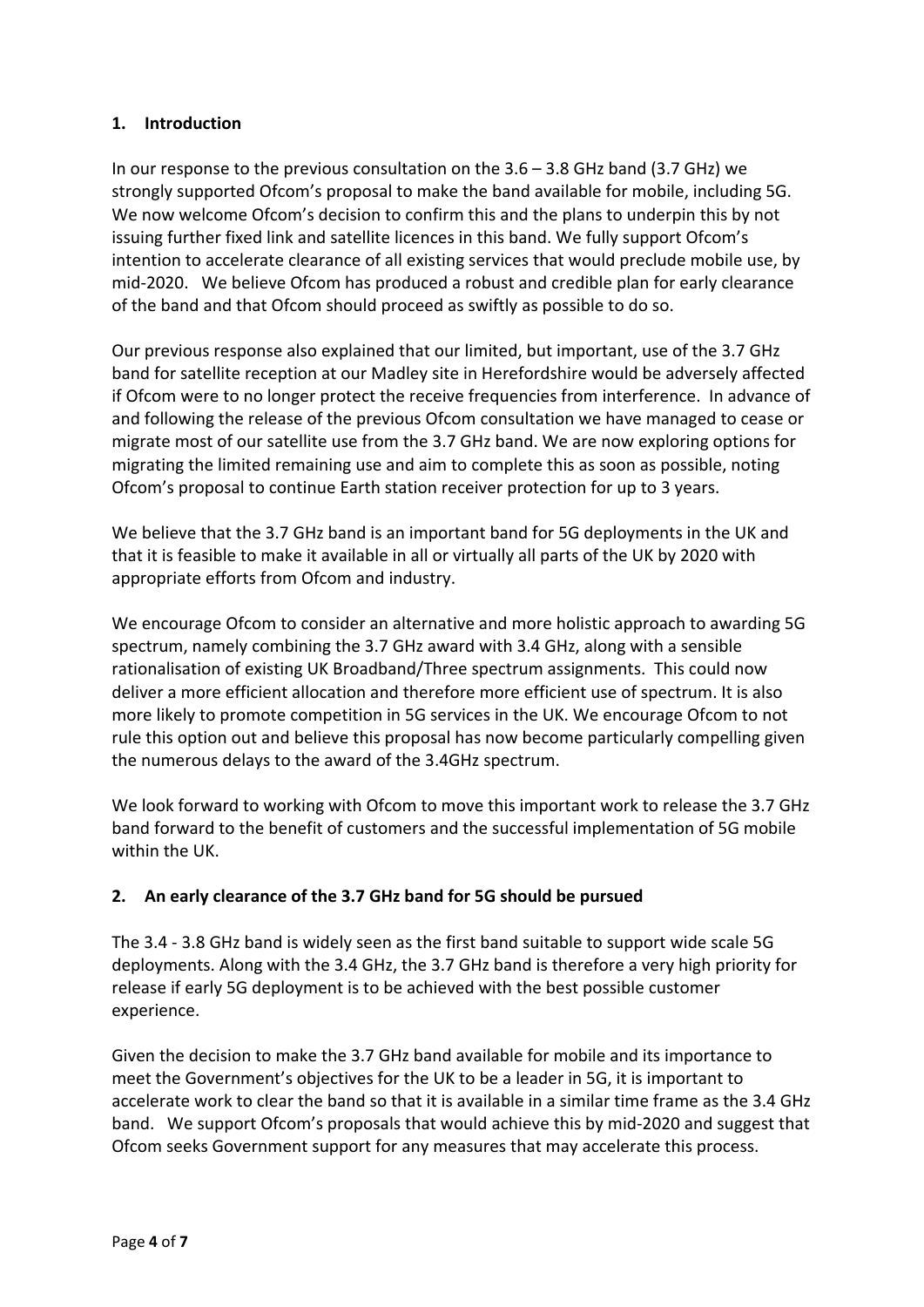Early availability of the 3.7 GHz band for mobile is critically important if the UK is to be a leader in 5G. But to deliver a compelling 5G experience that is significantly better than 4G, availability of contiguous spectrum that can support the wide channel bandwidths is required. Ofcom has explained in its Statement on the 2.3 GHz and 3.4 GHz award that it considers that an operator needs 80 MHz of 3.4GHz to deliver 5G. 3GPP is standardising 5G at present and is specifying channel bandwidths of up to 100 MHz for equipment in bands below 6GHz, consistent with the ITU considerations of spectrum required for IMT-2020. Given these 5G bandwidths it is clearly advantageous to jointly award the 3.4 - 3.8 GHz band to maximise the opportunity for large contiguous assignments.

# **3. Potential to combine the 3.4 GHz and 3.7 GHz awards**

Ofcom's current plan is to award 3.4 GHz with 2.3 GHz in 2017 and to separately award 3.7 GHz in combination with 700 MHz in 2019.

If the entire 3.4 – 3.8 GHz range is examined (see figure 1 below), it is apparent that separate awards of 3.4 GHz and 3.7 GHz spectrum, with UK Broadband Ltd potentially assigned three or more separate parts of the 3.4 - 3.8 GHz band (with only 5MHz of unused spectrum separating their assignments at the 3.6 GHz boundary) is unlikely to deliver wide contiguous spectrum allocations to four MNOs in the UK.

# **Figure 1: Existing and new mobile spectrum assignments in 3.4 - 3.8 GHz band**

**3.400 3.405 3.410 3.415 3.420 3.425 3.430 3.435 3.440 3.445 3.450 3.455 3.460 3.465 3.470 3.475 3.480 3.485 3.490 3.495 3.500 3.505 3.510 3.515 3.520 3.525 3.530 3.535 3.540 3.545 3.550 3.555 3.560 3.565 3.570 3.575 3.580 3.585 3.590 3.595 3.600 3.605 3.610 3.615 3.620 3.625 3.630 3.635 3.640 3.645 3.650 3.655 3.660 3.665 3.670 3.675 3.680 3.685 3.690 3.695 3.700 3.705 3.710 3.715 3.720 3.725 3.730 3.735 3.740 3.745 3.750 3.755 3.760 3.765 3.770 3.775 3.780 3.785 3.790 3.795 3.800 (20MHz)** (70 MHz sub-band - if UKB/3 stays) (80 MHz sub-band -if UKB/3 stays) **3.7GHz award** UK Broadband / Three (84 MHz) **3.7GHz award (111 MHz)** - if UKB/3 stays **3.4 GHz award (190 MHz)** - if UKB/3 moves **UKB/Three 3.4GHz award 3.4GHz award UKB/ Three (20MHz)**

Any measures to combine 3.4 and 3.7 GHz awards, make 3.7 GHz available for mobile nationally as soon as possible and consolidate / relocate the existing UK Broadband assignments<sup>[2](#page-4-0)</sup>, could improve the possibility for operators to secure spectrum that is optimal for 5G implementation. This would facilitate the leadership in 5G that UK industry and Government strive to achieve.

We do not believe it is realistic to expect that spectrum swaps or trades in the secondary market could work to reassign holdings in the 3.4 GHz and 3.7 GHz bands once they had been assigned with several licensees holding non-contiguous assignments. This would be particularly difficult if the 3.4 GHz band had been assigned two years ahead of the 3.7 GHz band. Licensees who had won the assignments in 3.4 GHz would already have made deployment decisions by the time the 3.7 GHz was awarded, which would be costly and time consuming to unwind. (If 3.4 GHz licensees weren't expected to make such deployment decisions ahead of a 3.7 GHz award, there would seem little reason to award 3.4 GHz early.)

If Ofcom were to decide to award all of the 3.4 - 3.8 GHz spectrum together, it would be optimal to also include 700MHz in the same award and to do this in 2018. However, if that would delay the 3.4 - 3.8 GHz award then a separate 700MHz auction would be acceptable to us providing there are no unresolved competition measures that link the bands.

<span id="page-4-0"></span><sup>&</sup>lt;sup>2</sup> If the UK Broadband licence remains in two separate assignments within the 3.4 GHz band the auction winners will need to fit within two separate blocks of 70MHz and 80MHz, risking a winner receiving an assignment split across these two sub-bands, which is not optimal for 5G delivery.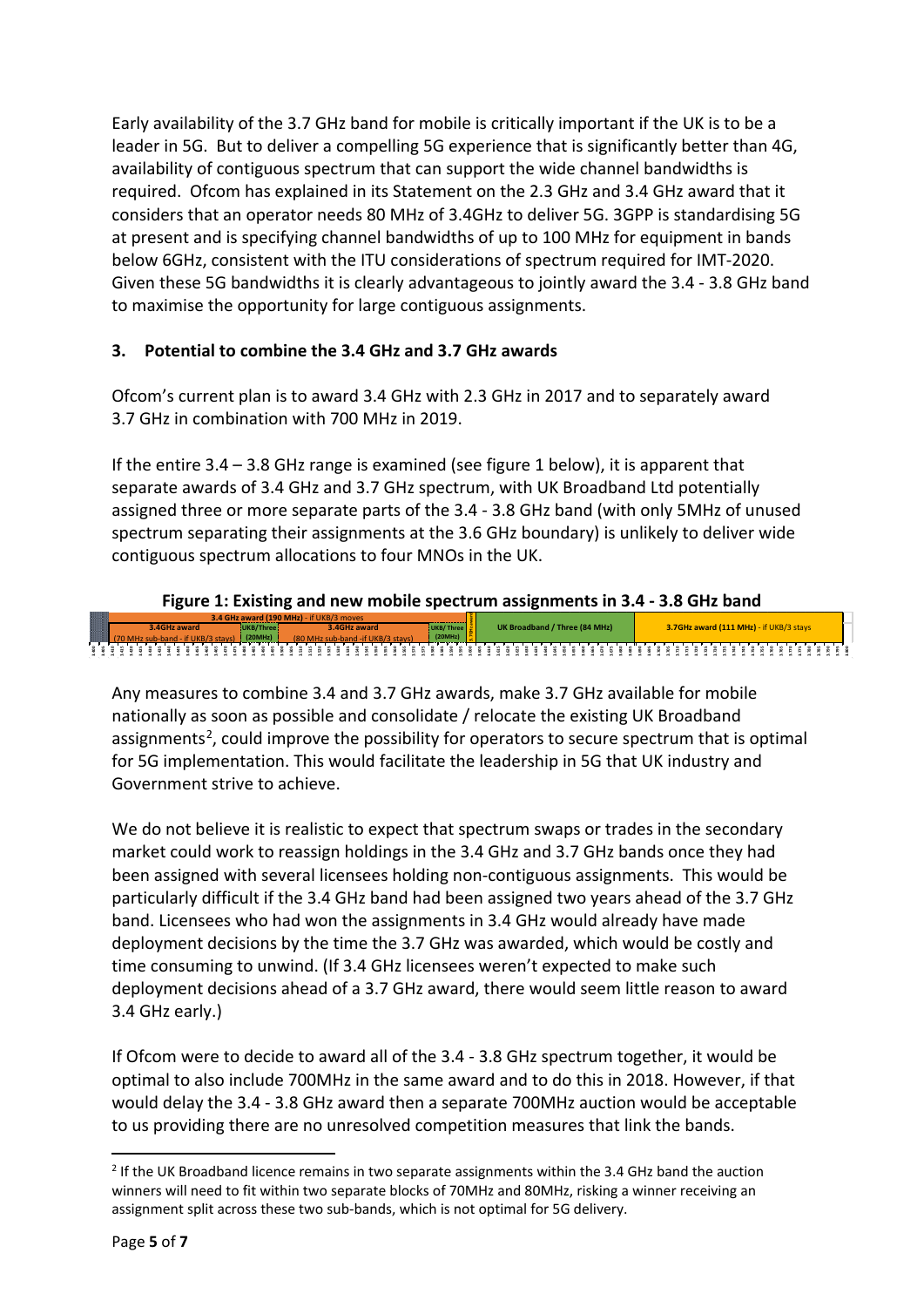We acknowledge that the 2.3 GHz spectrum can be used now and as such should be awarded as soon as possible and understand this would be done first and separately if the 3.4 - 3.8 GHz band were combined as we have suggested.

#### **4. UK Broadband spectrum**

BT/EE notes that Ofcom intends to consider the issues relating to the UK Broadband licence in the 3.7 GHz band and consult on proposals at a later date if necessary. It is important to us that Ofcom is more specific in terms of its intentions, for example if the remaining parts of the 3.7 GHz band not assigned to UKB are to be auctioned, does Ofcom intend to require them to bid for where they are re-assigned in the band? This is important as the 5 MHz of spectrum between the existing UKB assignments at the 3.6 GHz boundary is likely to only be useable by UKB if their assignments remain where they are, but if their assignments may change it may be of interest to other parties. If the UKB 3.7GHz assignment may move then 116 MHz rather than 111 MHz of contiguous spectrum could be made available.

We note that Ofcom has previously indicated that spectrum fees will be payable from mid-2018 for the UKB assignments in the 3.4GHz band and that the 3.7GHz assignments currently have annual fees not based on opportunity cost of mobile. We note also that Ofcom may consider harmonising the coordination requirements within the existing UKB licence with those of other spectrum awarded in the band. We will provide our views on these matters when Ofcom consults on them.

#### **5. Response to the consultation questions**

### **Question 1: Do you agree with our proposed approach towards registered fixed link and satellite earth stations users of the 3.6GHz to 3.8GHz band?**

BT/EE supports Ofcom's proposals as to how it would plan to implement the "Option B" to deal with existing services that operate in the band. The approach set out would be compatible with an auction of the remaining 3.6 – 3.8 GHz spectrum alongside the 700MHz band in 2019. Ideally the 3.6 – 3.8GHz spectrum would be awarded with the similar 3.4 – 3.6 GHz spectrum band since this could result in a less fragmented assignment of 5G spectrum and the likelihood of wider channel bandwidths.

The proposal to revoke fixed links with 5 years' notice is supported by BT/EE. We also welcome that Ofcom will work with the affected licensees to try to identify other solutions for the affected existing fixed links and the aim to migrate these existing links by 1 June 2020. We fully support this aim and encourage Ofcom to consider all options to secure this objective. For example, if compensation could further accelerate clearance of the band we consider this could be justified by Ofcom to Government and should not be ruled out.

We consider that the proposal to give 3 years' notice for removing protection of satellite Earth station receivers is reasonable given the intention to auction the spectrum in 2019. However, it is essential that Ofcom clarifies its position (which should be a straightforward task achievable in the timescales envisaged) on the adjacent 3.8 - 4.2 GHz band since this is